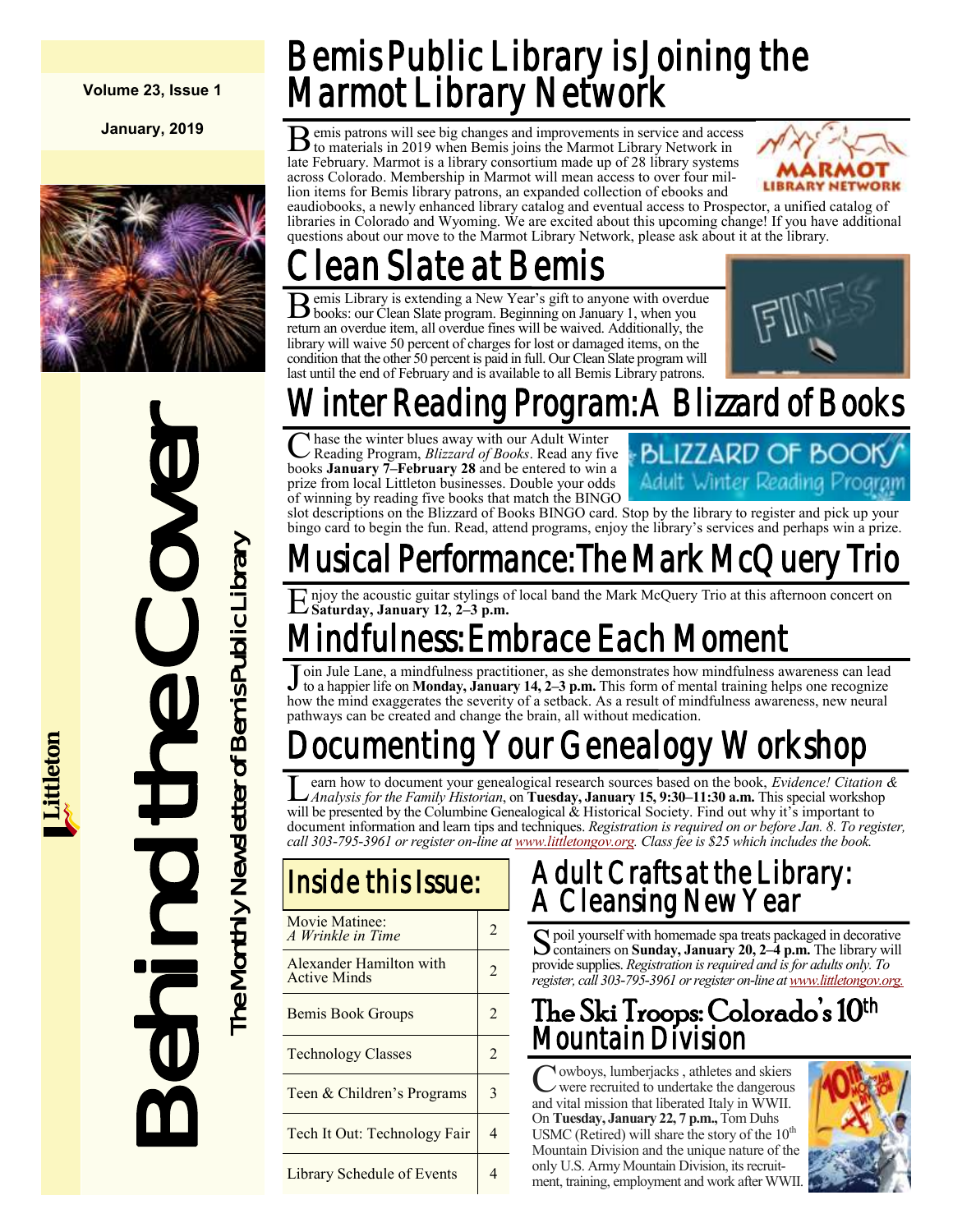# Movie Matinee: A *Wrinkle in Time*

See the movie based on the Madeleine L'Engle novel on **Saturday,**<br>January 26, 2–4 p.m. The film follows a young girl who, with the **January 26, 2–4 p.m.** The film follows a young girl who, with the help of three astral travelers, sets off on a quest to find her missing father. Starring Oprah Winfrey, Reese Witherspoon and Mindy Kaling. Enjoy free popcorn and lemonade. PG.



# Alexander Hamilton with Active Minds

The blockbuster musical *Hamilton* has ignited considerable interest in the story of this American founding father. Join he blockbuster musical *Hamilton* has ignited considerable Active Minds on **Monday, January 28, 2–3 p.m.** as we journey back to our nation's early history and visit the life and times of Alexander Hamilton, his friends, his enemies and the principles for which he fought (and perhaps died).



# AWRC Grab, Gab & Go Events

S top by the Aging Well Resource Center's Grab, Gab & Go Events on **Mondays,**<br>January 14 and 28, 1:30-2 p.m. The AWRC provides resources and referral inf **January 14 and 28, 1:30–2 p.m.** The AWRC provides resources and referral information on a wide variety of aging subjects for seniors, caregivers, spouses or friends.

## Book Groups at Bemis

We have a variety of Book Groups that meet throughout the month. Choose a group that suits your interests and join us for some stimulating discussions.

#### **Senior Book Club First Monday of each month at 2 p.m. Jan. 7: 2019 book selection discussion Feb. 4:** *Lilac Girls*

by Martha Hall Kelly The lives of three women are set on a collision course when the unthinkable happens and one of them is sent to Ravensbrück, the notori-



ous Nazi concentration camp for women. Their stories cross continents from New York to Paris, Germany and Poland—as the other two women strive to bring justice to those whom history has forgotten.

 **Monday Evening Book Group Third Monday of each month at 7 p.m. Jan. 28\*:** *A Gentleman in Moscow*

by Amor Towles When, in 1922, he is deemed an unrepentant aristocrat by a Bolshevik tribunal, Count

Alexander Rostov is sentenced to house arrest in the



grand Metropol Hotel across the street from the Kremlin. Rostov has never worked a day in his life and must now live in an attic room while some of the most tumultuous decades in Russian history are unfolding outside the hotel's doors. Unexpectedly, his reduced circumstances provide him a doorway into a much larger world of emotional discovery.

 *We will meet on the fourth Monday in January due to the MLK holiday.*

**Feb. 27\*:** *Heft* by Liz Moore Former academic Arthur Opp weighs 550 pounds and hasn't left his rambling Brooklyn home in a decade. Twenty miles away in Yonkers, seventeen-year-old Kel Keller



**ESVISE** 

navigates life as the poor kid in a rich school and pins his hopes on what seems like a promising baseball career. The link between this unlikely pair is Kel's mother, Charlene, a former student of Arthur's, who breaks two decades of silence to ask Arthur to tutor Kel. *\* We will meet on the fourth Wednesday in February due Monday closures.* **Mar. 18:** *The Revised Fundamentals of*

*Caregiving*

by Jonathan Evison Ben Benjamin Jr. is a former stay-at-home dad. His two young children died in a tragic accident after which his wife left him. Broke and grieving, Ben signs up for a caregiver

class and lands a job tending Trev, a teenage boy with muscular dystrophy. The unlikely duo set out on a crosscountry road trip to take in as many bizarre highway attractions as possible en route to visiting Trev's estranged father.

- **Books & Beer Discussion Group Fourth Thursday of each month at 6 p.m.** This book group meets at Saint Patrick's Brewing Co., 2842 W. Bowles Ave, Littleton, CO 80120.
	- **Jan. 24:** *It's All Relative: Adventures Up & and Down the World's Family Tree* by A.J. Jacobs

# Technology Classes

B emis has 24 Internet emis has 24 Internet the lower level of the library, plus another seven located in the Children's Room for use by our pa-



trons in fifth grade and younger. Free Wi- Fi is available throughout the library.

We also offer free computer and Internet classes on a regular basis. To learn about or register for an upcoming class and/or group use of our computer lab, call the library at 303-795-3961. You also may register for classes online at the Library Main Calendar at [www.littletongov.org.](https://www.littletongov.org/city-services/city-departments/bemis-library/library-events-calendar/-curm-1/-cury-2019/-selcat-157)

**Classes are held from 9:30–11 a.m. unless otherwise noted.**

 **Mon., Jan. 7: Downloading eBooks with Libby**

Want to learn how to get library books to your phone or tablet? This is the class for you! We'll go over how to download the "Libby, by Overdrive" app, how to connect to Bemis Library and how to find and check out eBooks or eAudiobooks. *Registration required.* **Prerequisites:** Compatible device and your library card number (compatible devices can be found here: [https://](https://help.libbyapp.com/6105.htm) [help.libbyapp.com/.](https://help.libbyapp.com/6105.htm)) Libby is not currently supported by Kindle or Nook devices.

 **Mon., Jan. 28: iPhone Basics** Get familiar with your iPhone as we go over accessing apps such as the calendar, using the internet, taking a photo and changing settings. *Registration required.* **Prerequisites:** iPhone with iOS 12 or newer. Call the library if you have questions about what iOS software your phone has.

 **January 9, 14, 23 & 30: One-on-One Tech Help**

**30-minute time slots from 1:30–3 p.m.** Sign up for a 30 minute individualized tech assistance appointment with a librarian. *Registration required.*

 **Open Computer Lab: 9:30–11 a.m.** *Every* **Thursday morning.** *No registration required.* Get answers to all of your computer-related questions every Thursday morning from 9:30–11 a.m. in the library's Computer Lab. Practice your computer skills and have a little one-onone time with a computer class instructor. Bring your smartphone or tablet and receive individual help downloading ebooks and eaudiobooks to your device.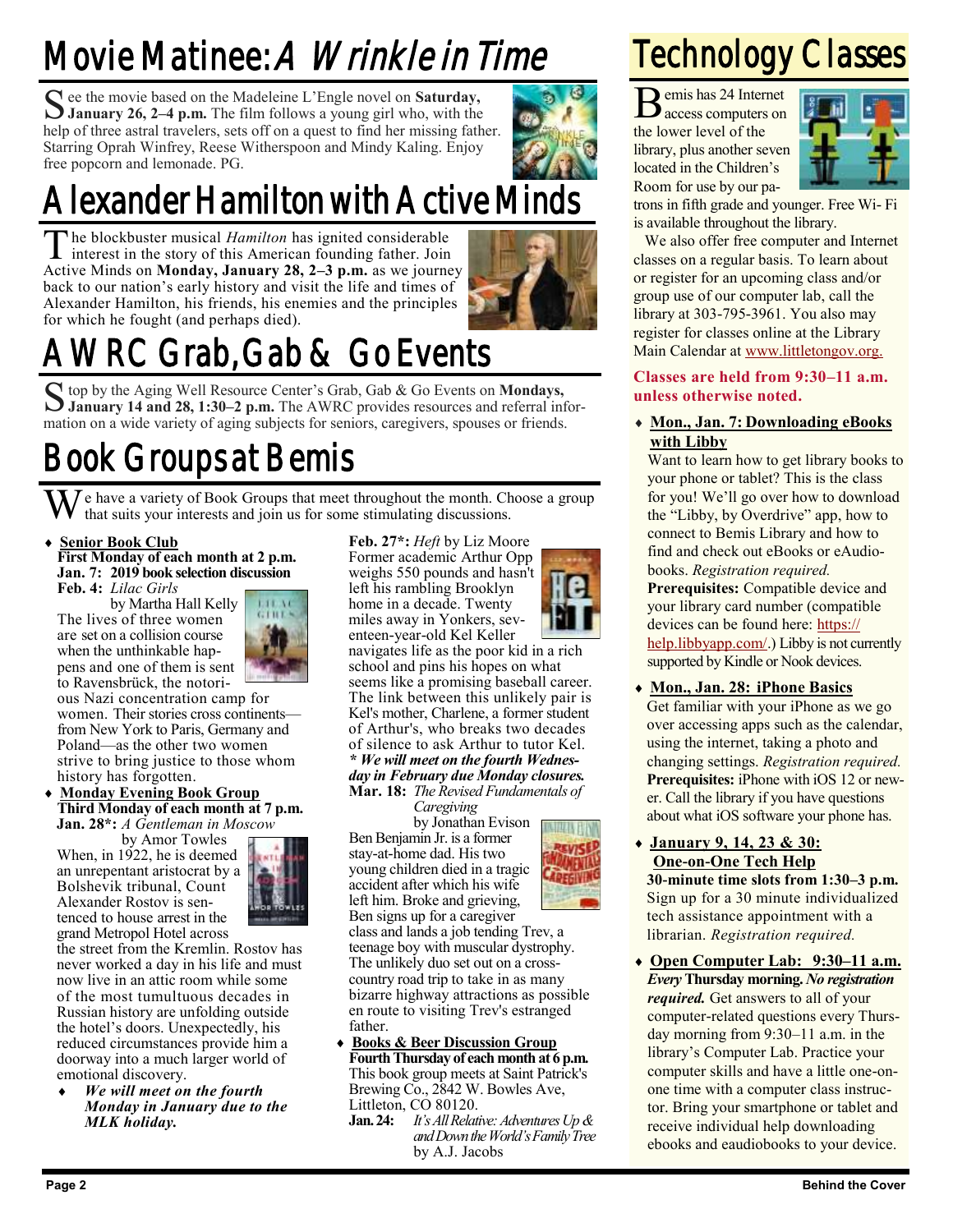

F or more information, call the library at 303-795-3961 and ask for the Teen Deck or send an email to

#### [libem@littletongov.org.](mailto:libem@littletongov.org.)

 **Board Game Friday January 11, 5–7:30 p.m.** Play board games in the library after-hours! Snacks and improv fun will be

provided. *This is an after-hours event. Participants must arrange for a ride home at 7:30 p.m. No registration required.*

#### **Teen Advisory Group (TAG)**

**4 th Saturday of every month, 12–1:30 p.m.** Jan. 26: TAG, you're it! Enjoy fun and games while you earn community service credit by helping us make the library better. No registration required.

## Comedy Improv

Comedy Improv: Start the new year off<br>Saturday, January 5, 2–4 p.m. New and **The omedy Improv: Start the new year off** laughing with Comedy Improv on experienced players alike are welcome. *Registration is required. Register on-line at [www.littletongov.org](https://www.littletongov.org/city-services/city-departments/bemis-library/library-events-calendar/-curm-1/-cury-2019/-selcat-97) or call the library at 303-795-3961.*

## Databases at Bemis!

#### **CreativeBug**

Nurture your creativity with our newest online resource, CreativeBug. Get unlimited access to thousands of arts and crafts classes. Video classes are taught by artists and design experts. Classes for kids also are included. Class videos may be watched anytime, anywhere and never



mano

expire. You can start and stop projects at your own pace. Create a Creative-Bug account with your Bemis library card, email address and a password.

**Mango Languages**

Learn a new languages language online with your library card. Explore over 70 languages with Mango Languages through the Bemis website or through the Mango app. Learning is self-paced and accessible 24/7.

# Children's Programs

## Movie Matinee-Smallfoot

The legend of Bigfoot is turned upside down when a bright youn<br>Yeti finds something he thought didn't exist—a human. News c<br>this "Smallfoot" throws the simple Yeti community into an uproar over he legend of Bigfoot is turned upside down when a bright young Yeti finds something he thought didn't exist—a human. News of what else might be out there in the big world beyond their snowy village. Enjoy this story about friendship, courage and the joy of discovery on **Wednesday, January 2, 3 p.m.** Snacks will be provided. For ages 3 and up. Children under the age of 8 must attend with an adult. Rated PG. Length: 109 minutes. *Reservations required. Come in or call 303-795-3961 to reserve your spot.*



# The Fabulists - Aesopology



T he Fabulists retell Aesop's most popular fables with costumes, puppeteering and live music on **Thursday, January 3, 3 p.m.**  This interactive, original musical presentation showcasing classic children's literature is sure to appeal to families with children of all ages.

## Zumba for Kids

ork off all that holiday sugar with this rockin', high-energy dance party on **Friday, January 4, 11 a.m.** led by licensed Zumba Kids instructor, Miss Maki. Packed with specially choreographed, kid-friendly routines and all the music kids love like Hip-Hop, Cumbia, Reggaeton and more, this class combines movements and play while



working to improve overall health and well-being. Perfect for Ages 6–11 though younger kids are welcome. *Reservations required. Come in or call 303-795-3961 to reserve your spot.*

## Winter Reading Program Ends Jan. 7



Be sure to complete and turn in your "Season's Readings" readings center of by January 7. Many thanks to our generous sponsors: **e** sure to complete and turn in your "Season's Readings" reading Applebee's Grill, Texas Roadhouse, Freddy's Frozen Custard & Steak-**READINGS** burgers and of course, the Friends of the Littleton Library and Museum.

## ngoing Programs

- **Weekly Story Time Programs resume on January 7.**
- **All Together Now Story Time: All Ages. Monday at 9:30 or 10:30 a.m. and Wednesday at 10:30 a.m. & 4 p.m.** Thirty minutes of stories, songs and activities. For kids of all ages, but children under age 3 *must* attend with an adult.
- **Story Box: Ages infant-36 months. Tuesday at 9:30 & 10:30 a.m. and Wednesday, Thursday & Friday at 9:30 a.m.** Thirty minutes of stories and songs for children and a caring adult to introduce the joys of rhythm, rhyme and reading.
- **Preschool Story Time: Thursday at 11 a.m. Ages 3 and older.** Thirty minutes of stories, songs and activities with a *puppet show on January 10.*
- **Artful Story Time: Friday 11 a.m. Ages 3 and older.** Stories, music and art combine for 30 minutes of fun with a *puppet show January 11.*
- **Ready, Set, BUILD! Lego Club: Grades K–5 Saturday, January 5 at 3 p.m.** You bring the creativity and we'll provide the Lego bricks. *Registration required.*
- **Paws to Read: Grades K–5, Saturday, January 12, 10 a.m.–noon** Kids are able to practice reading to a furry friend. Call 303-795-3961 to register for a 20-minute spot. *Presented by Denver Pet Partners* and *The Delta Society.*